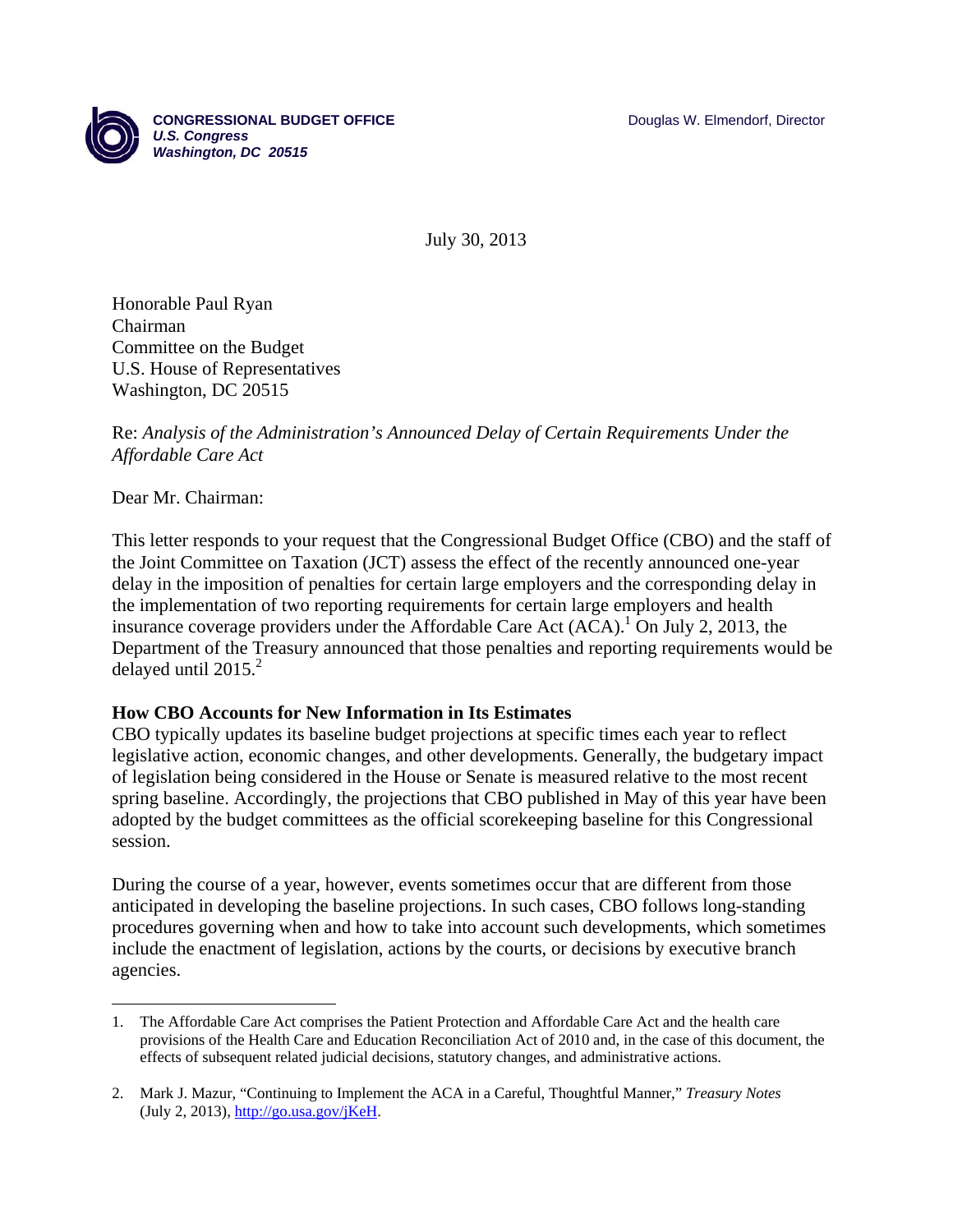$\overline{a}$ 

If new information indicates that an action or event that would affect CBO's baseline has happened or definitely will happen (such as a Supreme Court decision, for example, or an agency issuing a final rule or making an official announcement that clearly indicates an intended action by the Administration), CBO incorporates that information in its next regular baseline update. In addition, CBO immediately takes that information into account in assessing what will happen under current law when it analyzes the effects of legislation being considered by the Congress, even if the agency has not published new baseline projections.

# **New Information Affecting the Estimated Budgetary Impact of the ACA's Coverage Provisions**

The Administration recently made an announcement and issued final regulations regarding implementation of the ACA that will affect the budgetary impact of that law. Those actions dealt with certain penalties, reporting requirements, and verification procedures.

Under the ACA, certain large employers that do not offer health insurance coverage that meets the affordability standard defined in that law will be subject to penalties. In addition, insurers and certain other health coverage providers (primarily employers that self-insure) will be required to report the names of those receiving coverage, and certain large employers will be required to report on the health insurance coverage offered to their full-time employees. On July 2, 2013, the Administration announced its decision to delay for one year the penalties for certain large employers that do not provide affordable coverage, as well as to delay reporting requirements for insurers and employers.

In addition, the Administration recently released final regulations specifying the procedures to be used to ascertain and verify whether people applying for tax credits for premiums on insurance provided through the exchanges have an affordable offer of coverage from their employer and what their income is.<sup>3</sup> Under the ACA, applicants for premium tax credits will be required to provide information in their application about any coverage by their employer for which they are eligible. The exchanges will check available databases to verify that information, but, for many applicants, no supporting information will be available. In those cases, exchanges will be required to contact employers to verify the information for a statistically valid sample of applicants; some of the exchanges operated by states had planned to rely on the Department of Health and Human Services (HHS) to perform that follow-up verification. However, the final regulations indicate that HHS will not conduct follow-up verification on behalf of state-based exchanges until January 1, 2015, one year later than expected. As a result, in 2014 only, if an applicant's attestation cannot be verified through available databases, state-based exchanges will have the option to accept the attestation as final without conducting further verification. However, that option applies to state-based exchanges only; HHS indicated in the final rule that federally facilitated exchanges will pursue follow-up verification for a statistically valid sample of applicants in 2014, as expected.

<sup>3.</sup> Medicaid and Children's Health Insurance Programs: Essential Health Benefits in Alternative Benefit Plans, Eligibility Notices, Fair Hearing and Appeal Processes, and Premiums and Cost Sharing; Exchanges: Eligibility and Enrollment, 78 Fed. Reg. 42160 (July 15, 2013), http://go.usa.gov/jKe5.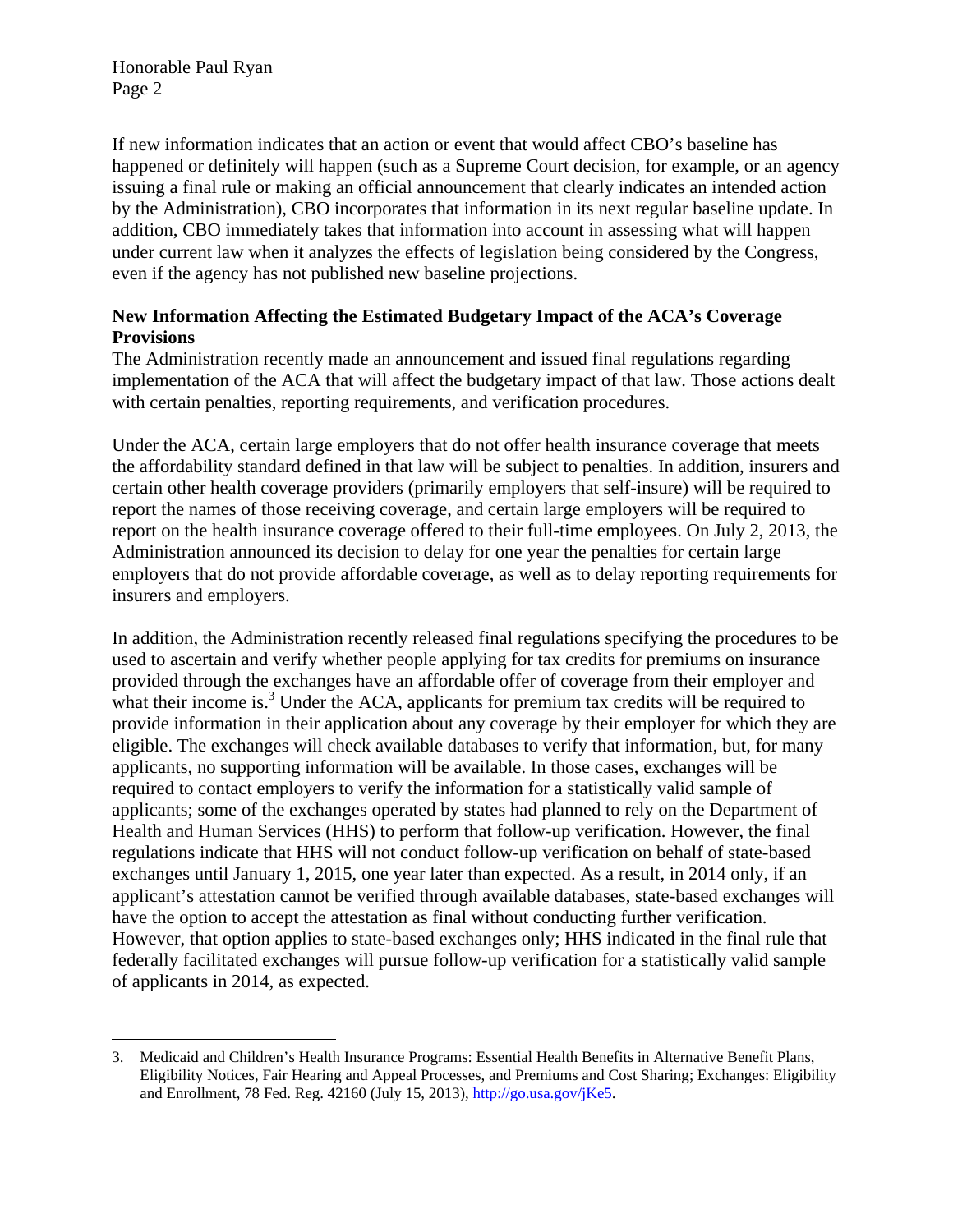Honorable Paul Ryan Page 3

1

Also, under the ACA, applicants for premium tax credits will be required to provide information about their household's income, to be verified through electronic sources of information about people's income, such as tax returns and Social Security Administration records. If the income reported by an applicant is significantly less than the amount of his or her income indicated by other available data or if data to verify a household's income are not available, then the exchange will request supporting documentation from the applicant. For 2014 only, the final rule allows exchanges to request additional documentation either from such applicants or from a statistically valid sample of those applicants. For an applicant that is not contacted by exchanges to provide further documentation, advance payments of premium tax credits will be based on the applicant's attestation. However, the law also provides that if an individual's advance payments exceed the amount of the premium tax credits to which he or she is entitled on the basis of his or her actual year-end tax return, that person may be required to repay some or all of the credits, subject to certain limits based on income.

## **Updated Estimates of the Budgetary Effects of the ACA Reflecting Recent Actions by the Administration**

Following its usual procedures for incorporating new information in its estimates, CBO now assumes that penalties on employers and certain reporting requirements will not be enforced in 2014. In its May 2013 baseline projections, CBO projected that the insurance coverage provisions of the Affordable Care Act would have a net cost to the federal government of \$1,363 billion over the 10-year period from 2014 to 2023 (see the attached table).<sup>4</sup> As a result of the Administration's announcement and recently issued final rules, the net cost is now estimated to be \$1,375 billion—\$12 billion more than previously estimated. The largest change is a \$10 billion reduction in penalty payments by employers that would have been collected in 2015. (Penalties assessed for 2014 would have been collected in 2015.) Costs for exchange subsidies are expected to increase by \$3 billion. Other small changes, including an increase in taxable compensation resulting from fewer people enrolling in employment-based coverage, will offset those increases by about \$1 billion, CBO and JCT estimate.

The budgetary effects other than the loss of revenues from penalty payments stem primarily from changes in how many people will obtain insurance coverage and from what source. CBO and JCT expect that some large employers that would have offered health insurance coverage to their employees in 2014 will no longer do so as a result of the one-year delay of penalties for those that do not offer affordable coverage. However, most large employers currently offer health insurance coverage to their employees, and because the delay is only for one year, CBO and JCT expect that few employers will change their decisions about offering such coverage.

Further, as a result of the temporarily looser procedures for verifying offers of employmentbased coverage, CBO and JCT expect that some additional workers with affordable offers from their employer will obtain subsidized coverage through exchanges in 2014. However, applicants for subsidies will still have to provide exchanges with information about how to contact their

<sup>4.</sup> The ACA includes many other provisions that, on net, will reduce federal budget deficits. Taking the coverage provisions and other provisions together, CBO and JCT estimated that the ACA will reduce deficits over the next decade. See Congressional Budget Office, letter to the Honorable Paul Ryan regarding the potential budgetary impact of H.R. 45 (May 15, 2013), www.cbo.gov/publication/44215.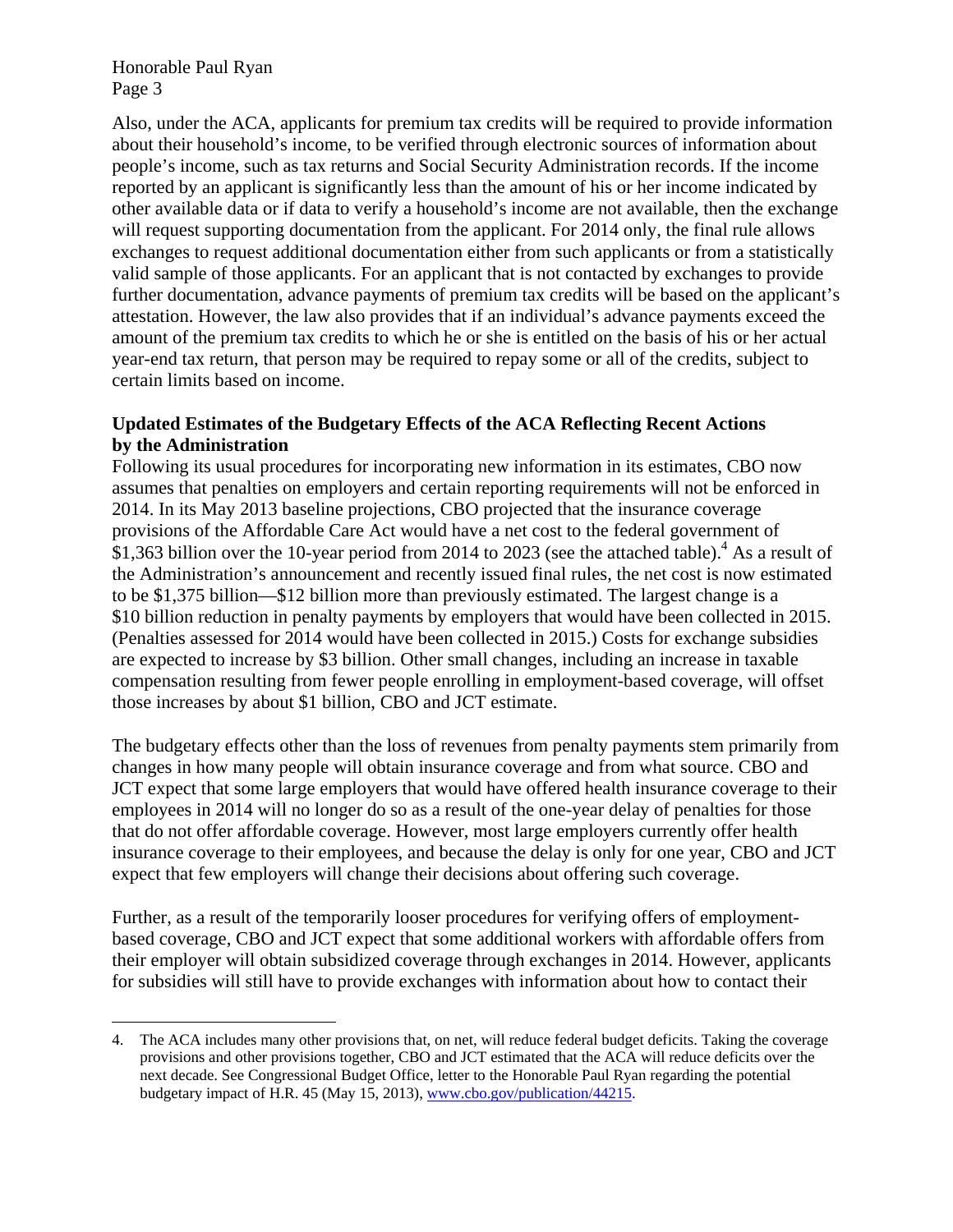Honorable Paul Ryan Page 4

employer and will have to sign a statement indicating that their answers are accurate to the best of their knowledge; moreover, employers will be notified of employees who qualify for premium tax credits. Consequently, although CBO and JCT expect that the verification process will have significant effects on people's behavior in coming years, the temporary loosening of verification procedures in 2014 is estimated to have only a small effect.

CBO and JCT also anticipate that the change in procedures for verifying income will have only a slight impact on the number of enrollees in the exchanges and on the accuracy of their income reporting because the Internal Revenue Service will be able to identify misreporting when it compares reported income with tax returns at year-end.

In addition, CBO and JCT expect that the delay in implementing reporting requirements will have only a negligible effect on sources of insurance coverage and on revenues collected through the penalties for individuals who do not obtain coverage in 2014. Although CBO and JCT expect that the reporting requirements will have significant effects on people's behavior in coming years, the projected effects on coverage and revenues from penalties for 2014 (which will be collected in 2015) are already lower than the projected collections in subsequent years to allow for initial difficulties in implementing those provisions of the law. Moreover, the Administration has said that it will encourage insurers and self-insured employers to voluntarily comply with the reporting requirements and report the names of those covered to the Treasury.

All told, as a result of the announced changes and new final rules, roughly 1 million fewer people are expected to be enrolled in employment-based coverage in 2014 than the number projected in CBO's May 2013 baseline, primarily because of the one-year delay in penalties on employers. Of those who would otherwise have obtained employment-based coverage, roughly half will be uninsured and the others will obtain coverage through the exchanges or will enroll in Medicaid or the Children's Health Insurance Program (CHIP), CBO and JCT estimate. In particular, fewer than half a million additional people are expected to be uninsured in 2014 than the number projected in the May baseline.

# **Related Issues**

With those changes incorporated in CBO's assessment of what will occur under current law, legislation that would enact into law those announced changes and final rules would have no budgetary effect. Thus, CBO and JCT recently estimated that enacting H.R. 2667, a bill that would essentially codify the Administration's July 2 announcement, would not affect direct spending or revenues.<sup>5</sup>

CBO and JCT have not estimated the impact of a permanent change in penalties on employers and reporting requirements for insurers and employers. Both individuals and employers would probably react differently to permanent changes than to temporary ones. Specifically, the projected annual budgetary impact from a permanent elimination of those penalties and reporting requirements would be larger than the effects shown here for three reasons. First, with a permanent elimination of penalties, more employers would decide not to offer coverage to their

<sup>1</sup> 5. See Congressional Budget Office, cost estimate for H.R. 2667, the Authority for Mandate Delay Act (July 16, 2013), www.cbo.gov/publication/44424.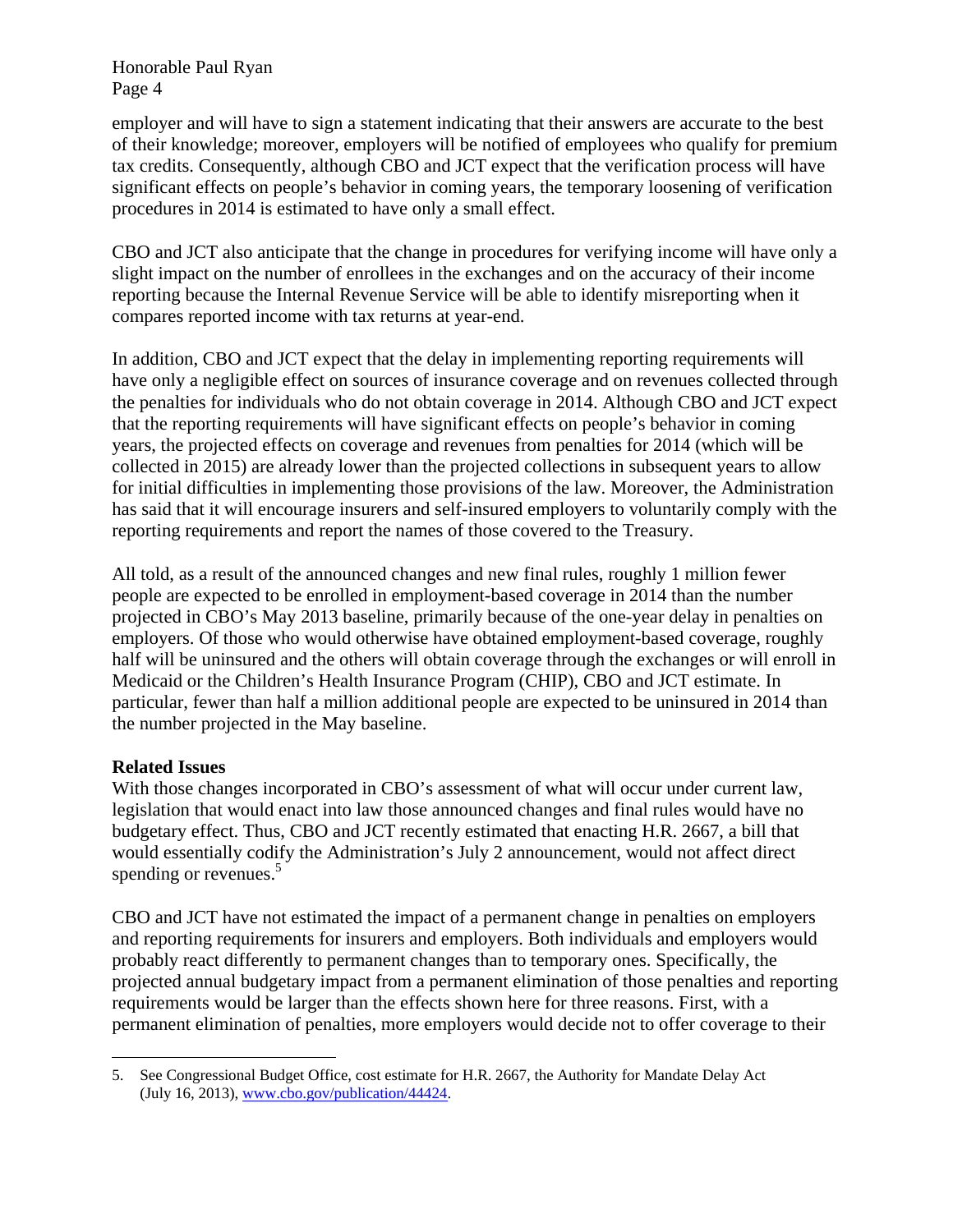Honorable Paul Ryan Page 5

employees, thereby increasing the number of people who obtained coverage in the exchanges or through Medicaid or CHIP; few employers are likely to drop health insurance from their employees' compensation packages for just one year. Second, CBO and JCT expect that many of the incentives created by the ACA will have more impact on people's behavior after 2014 because people will gain greater understanding of the provisions of the law over time; hence, changes in those incentives in 2014 are expected to have less impact than they would if they were implemented in later years. Third, because the cost of health care and health insurance will increase in future years, the budgetary impact of any changes in the implementation of the coverage provisions of the ACA would also grow over time.

I hope this information is helpful to you. If you have any questions, please feel free to contact me or CBO staff. The primary staff contacts for this analysis are Jessica Banthin and Sarah Masi.

Sincerely,

Douglas W. Elmendy

 Douglas W. Elmendorf Director

Enclosure

cc: Honorable Chris Van Hollen Ranking Member

Identical letters sent to the Honorable Dave Camp, Honorable Fred Upton, Honorable John Kline, Honorable Jeff Sessions, Honorable Orrin G. Hatch, and Honorable Lamar Alexander.